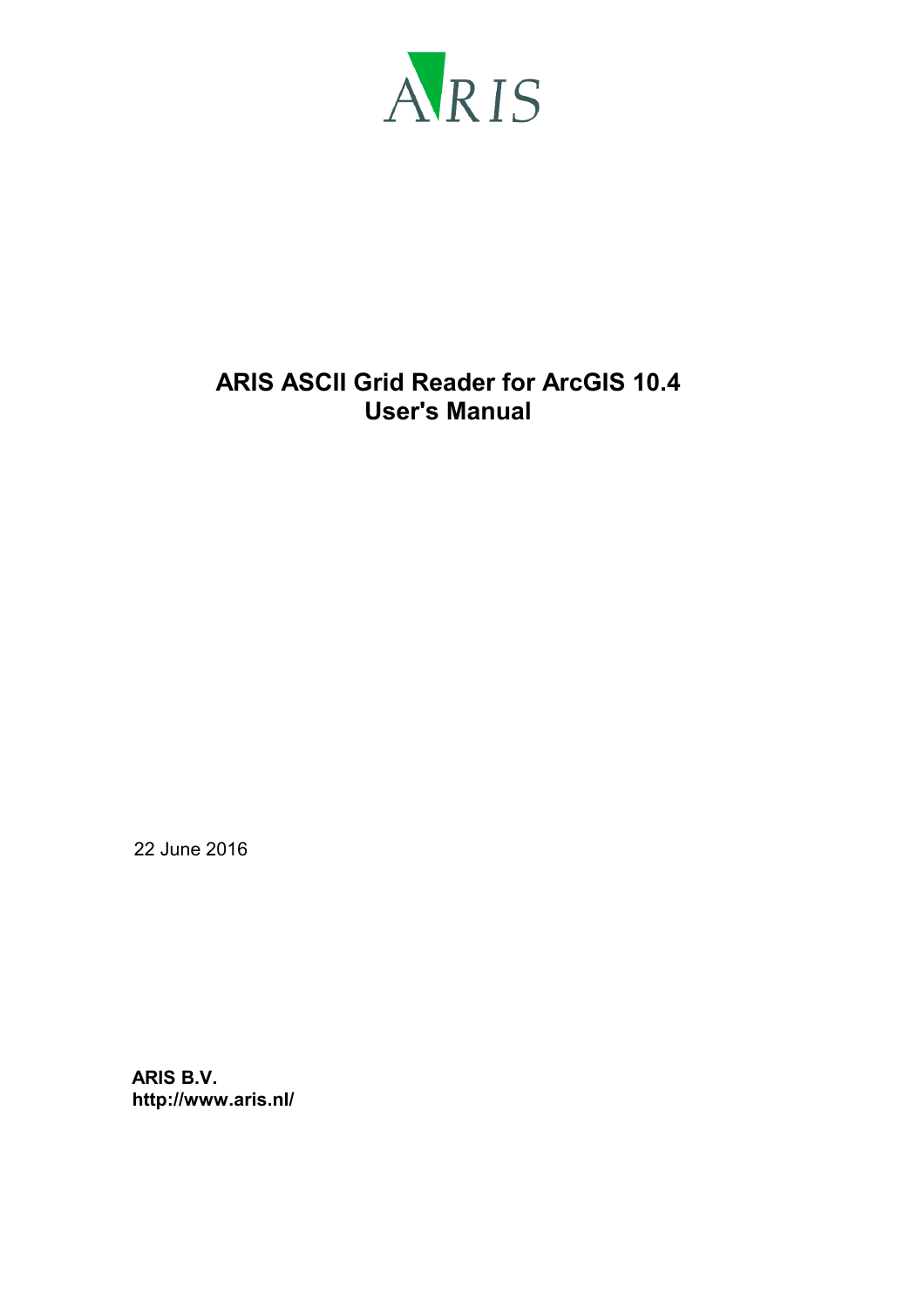# **Table of contents**

| 1.                             |  |
|--------------------------------|--|
| 2.                             |  |
| 2.1<br>2.2<br>2.3<br>2.4       |  |
| 3.                             |  |
| 3.1<br>3.2                     |  |
| 4.                             |  |
| 4.1<br>42<br>4.3<br>4.4<br>4.5 |  |
| 5.                             |  |
| 6.                             |  |
| 7 <sub>1</sub>                 |  |
| 8.                             |  |
| 8.1<br>8.2<br>8.3              |  |
|                                |  |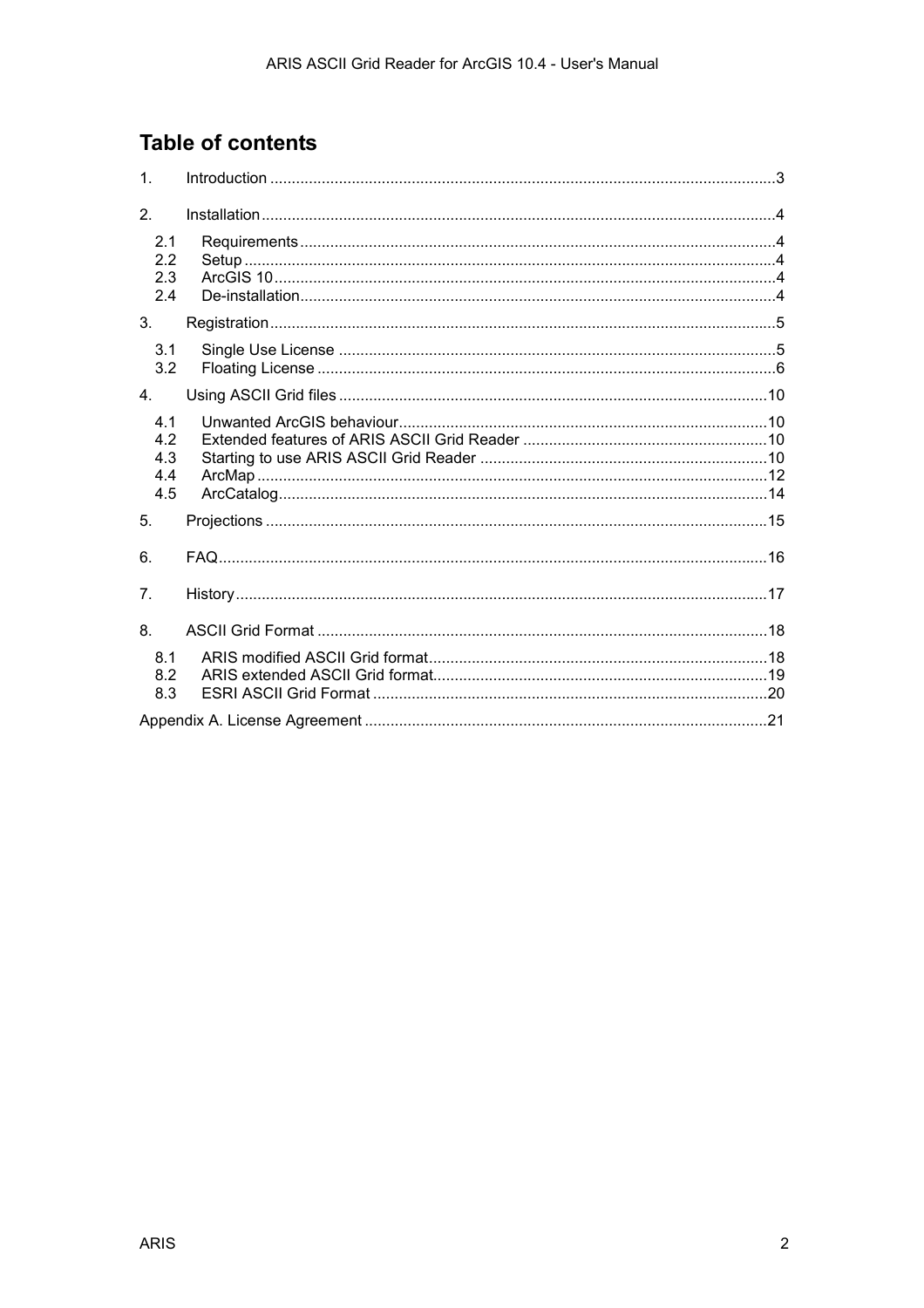## <span id="page-2-0"></span>**1. Introduction**

ARIS ASCII Grid Reader for ArcGIS is designed to view an ASCII Grid in ArcCatalog and ArcMap streched between the real MIN and MAX values without having to convert those files or to calculate statistics.

Spatial models, which have been written outside of standard GIS applications (i.e. written in C/C++ or Fortran), often use the ASCII Grid format for storing intermediate and / or final results. In order to view this data in ArcMap, in older versions of ArcGIS it was necessary to use ArcToolbox to perform a conversion from ASCII Grid to a native ESRI GRID. This ESRI GRID can then be viewed in ArcMap. Another option would be to use ArcObjects to perform the conversion in the background, and show the result.

ARIS created a solution, long before the native support by ESRI, which makes it possible to preview ASCII Grids directly and without conversion in ArcCatalog, and to add them to ArcMap. All the default raster operations in ArcMap (for example the Raster Calculator) can be applied to the ASCII Grid. Floating-point and integer type ASCII Grids are recognized automatically. The ESRI driver used to show the GRID mostly in one grey color in previous ArcGIS versions. The ARIS driver always shows the GRID between the real MIN and MAX values, giving a realistic view of the data.

The ARIS ASCII Grid Reader is implemented as a dll which, once placed in the correct ArcGIS directory, is used to identify files in the ASCII Grid format.

The ARIS ASCII Grid Reader 2.0 can be used with ArcGIS 8 or 9 (ArcView, ArcEditor or ArcInfo). If you need this, download the "ARIS ASCII Grid Reader for ArcGIS 9" version.

The ARIS ASCII Grid Reader 3.0 can be used only with ArcGIS 10.0, due to incompatible changes made by ESRI in ArcGIS 10.0. In ArcGIS 10 an ASCII Grid is always read by the native ESRI driver ('AS DESIGNED' by ESRI). This is the reason why ARIS ASCII Grid Reader can only read slightly modified ASCII Grids in ArcGIS 10 (see paragraph [8.1 ARIS](#page-17-0)  [modified ASCII Grid format\)](#page-17-0).

The ARIS ASCII Grid Reader 3.1 can be used only with ArcGIS 10.1.

ARIS ASCII Grid Reader 3.2 is suitable for ArcGIS 10.1 and ArcGIS 10.2

ARIS ASCII Grid Reader 3.3 is suitable for ArcGIS 10.3

ARIS ASCII Grid Reader 3.4 is suitable for ArcGIS 10.4

This manual only describes the ARIS ASCII Grid Reader for ArcGIS 10.4 version. For future ArcGIS versions check for a newer version of the ARIS ASCII Grid Reader.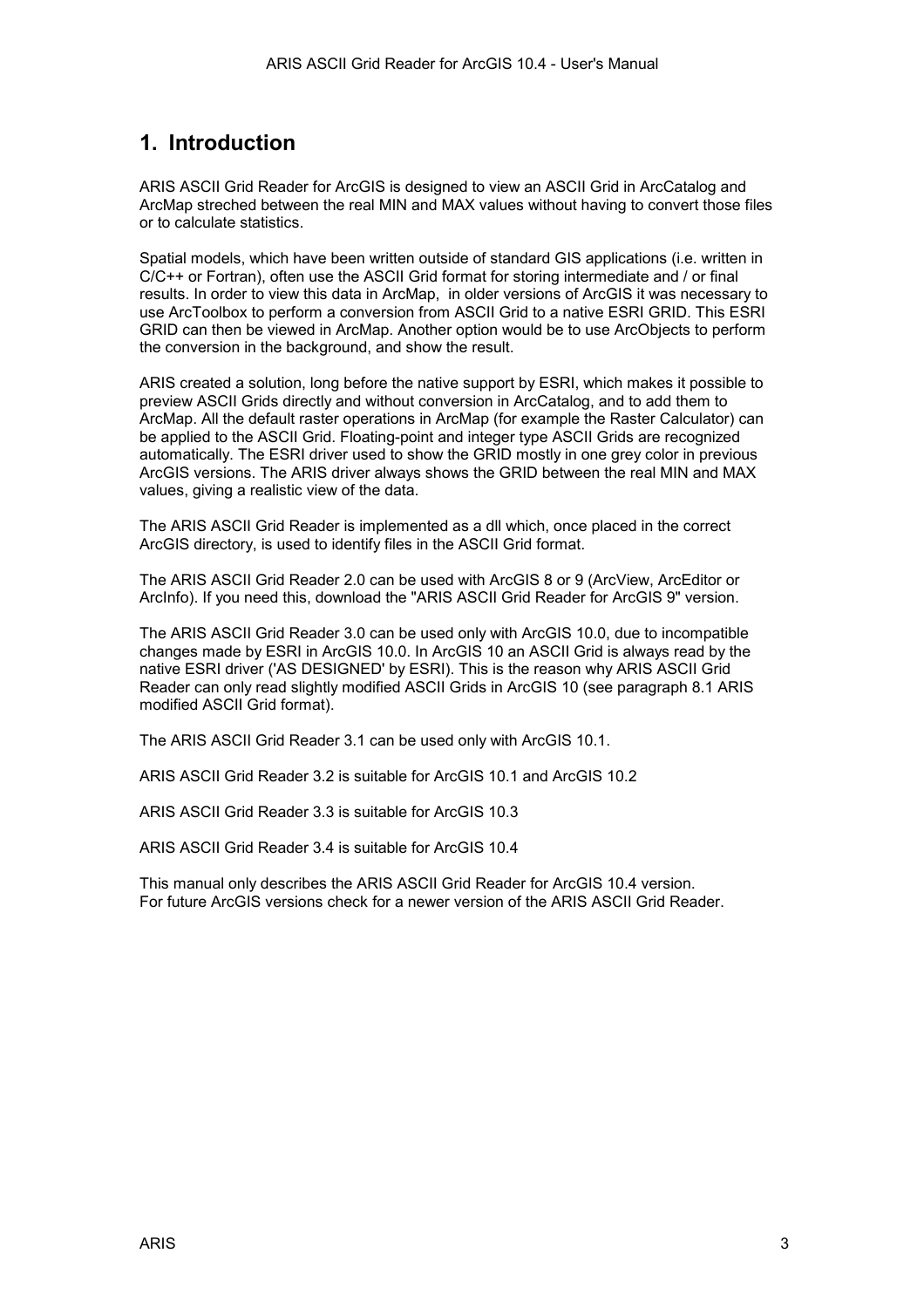## <span id="page-3-0"></span>**2. Installation**

### *2.1 Requirements*

Required is one of the following ArcGIS 10.4.x licenses:

- ArcGIS for Desktop Basic
- ArcGIS for Desktop Advanced
- ArcGIS for Desktop Enterprise

Additional extensions like Spatial Analyst are not required.

ArcGIS is not required for the "License Manager only" setup.

## *2.2 Setup*

Download the setup from [http://www.aris.nl/download.](http://www.aris.nl/download) 

The automatic setup needs to be executed by an administrator:

- Single Use License: ARISAsciiGridReaderSetup34.exe (Trial License included)
- Floating License: ARISAsciiGridReaderSetupFL34.exe (License Manager included)

The setup procedure checks if ArcGIS is installed, and determines the installation directory. Any necessary changes in configuration files for ArcGIS are carried out automatically. It may me necessary to explicitly install as administrator. Having administrator privileges is not always sufficient.

Note:

Having a Floating License it is also possible to do a License Manager only setup to avoid the requirement for ArcGIS on the License Manager Server:

• License Manager: ARISAsciiGridReaderSetupLM34.exe

## *2.3 ArcGIS 10*

In ArcGIS 10 it may not be possible to disable the default ArcInfo ASCII grid through the ArcGIS Raster Formats form. ESRI declared this is "AS DESIGNED". To be able to use the ARIS ASCII Grid Reader you may need to use a slightly modified ASCII Grids as outlined in paragraph [8.1 ARIS modified ASCII Grid format](#page-17-0) 

## *2.4 De-installation*

De-installation of the ASCII Grid Reader is straightforward, but make sure you exit all ArcGIS applications before de-installing the ASCII Grid Reader.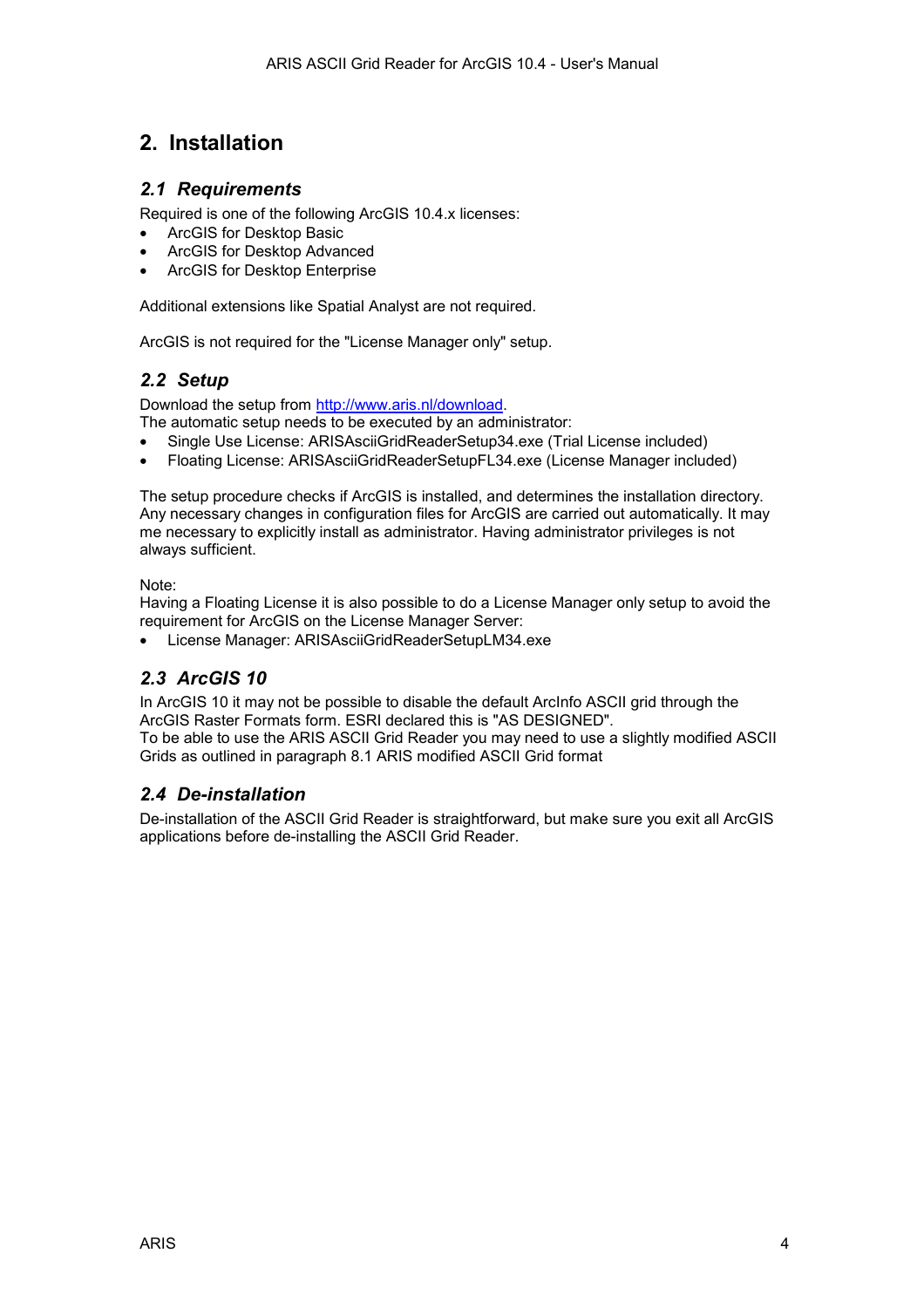## <span id="page-4-0"></span>**3. Registration**

ARIS ASCII Grid Reader has two license types:

- Single Use License. One license is valid for one computer only;
- Floating License. A floating license is handled by a central server and allows a maximum number of users to simultaneously use the executable.

## *3.1 Single Use License*

### 3.1.1 Trial license

The distributed version of the ASCII Grid Reader is a fully functional version, except that there is a reminder message shown, almost each time you open an ASCII Grid file or when ArcGIS is requesting information from the ARIS ASCII Grid Reader. For this reason you might see many reminder screens, especially when browsing a directory with many ASCII Grids (only in trial license mode).

| Reminder                                                                                                                                         |  |  |  |
|--------------------------------------------------------------------------------------------------------------------------------------------------|--|--|--|
| The current license for 'ARIS ASCII Grid Reader' is a trial license. Press 'Register'<br>to register this product and use the permanent license. |  |  |  |
| $\n  0$ K button will be enabled in 2 seconds $\n  1$                                                                                            |  |  |  |
| Register                                                                                                                                         |  |  |  |

## 3.1.2 Register

Pressing the *Buy Now!* button will take you to our online store, where you can order this product. Note that you will need the hardware fingerprint of the computer where you want to install the tool, shown in the dialog below (appears when you press *Enter Key*). After you complete your purchase, a personal registration key will be sent to you by email. Please store this key in a safe place.

Pressing the *Enter Key* button will present you with the following dialog, where you must enter your name and the registration key.

| <b>Enter Key</b>                                                       |                    |  |  |
|------------------------------------------------------------------------|--------------------|--|--|
| Enter the registration name and key below, exactly as given to<br>you. |                    |  |  |
| Hardware fingerprint: 0A1F-E532                                        |                    |  |  |
| Name:                                                                  |                    |  |  |
| Key:                                                                   |                    |  |  |
| OΚ                                                                     | Cancel<br>Buy Now! |  |  |

Once you have entered a valid registration key, press *OK*. This key will be stored on your PC.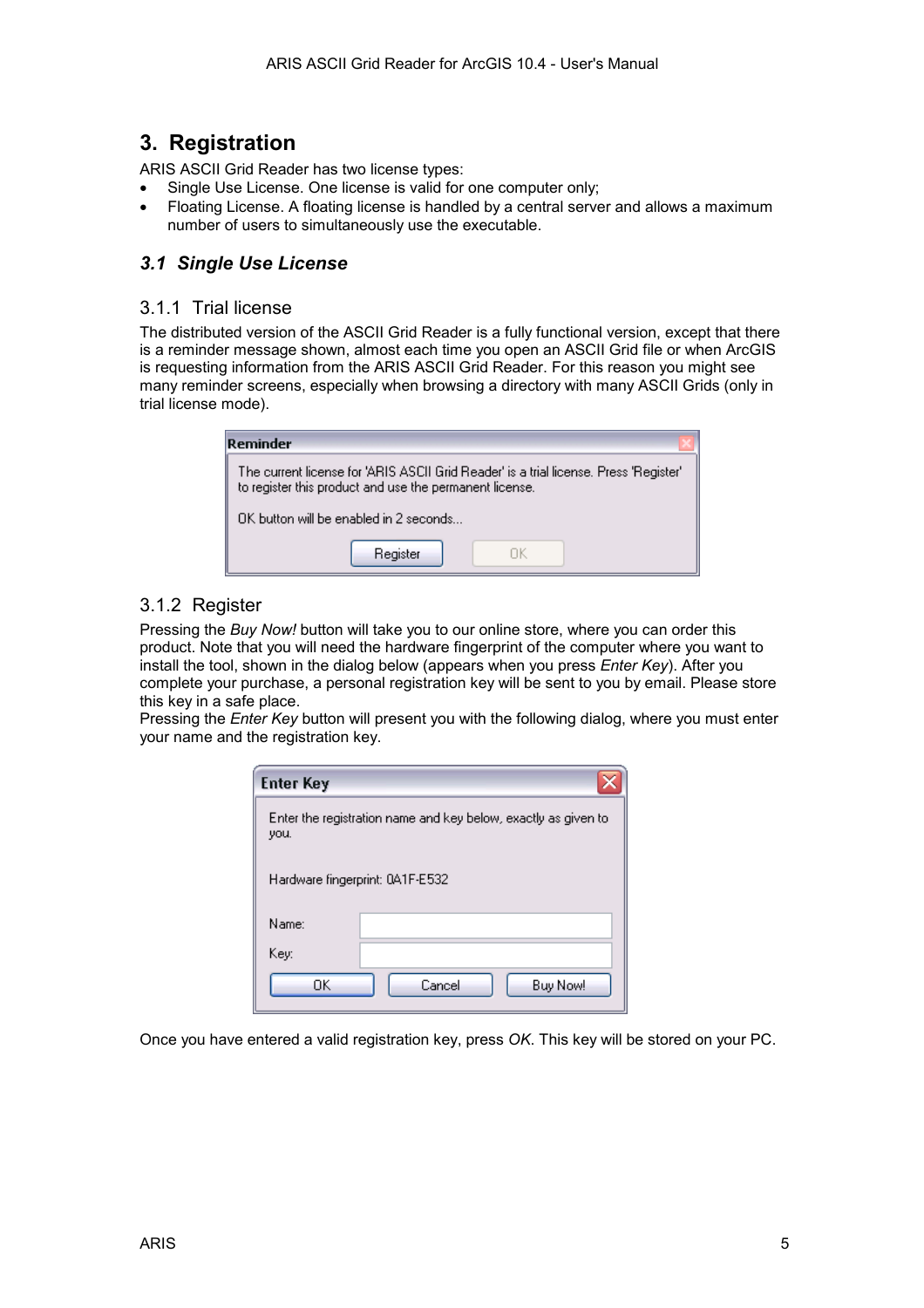

<span id="page-5-0"></span>It may be necessary to register explicitly as administrator to let the license key be persistent between sessions (administrator privileges might not be sufficient).

If you have the ARIS License Checker installed, the registration forms are also accessible through the ARIS License Checker. The ARIS License Checker is available without cost from [http://www.aris.nl/download.](http://www.aris.nl/download)

The ARIS License Checker is also a better alternative for registration if you still get reminder messages after successful registration.

### 3.1.3 Update license

When your license is not valid anymore through changes on your PC, you can obtain a new license (fair use policy) after you unregister the license using the ARIS License Checker. The ARIS License Checker is available without cost from [http://www.aris.nl/download.](http://www.aris.nl/download) 

Send an e-mail to [helpdesk@aris.nl](mailto:helpdesk@aris.nl) with:

- ARIS product name and version
- original hardware fingerprint (active license, if available)
- registration name (active license)
- license key (active license)
- confirmation code (from unregister)
- new hardware fingerprint (from register)

If you are entitled to receive a new license key, a new key will be sent to you by e-mail as soon as possible (same day, but might also take some days as this is not an automated process).

## *3.2 Floating License*

#### 3.2.1 Register

A floating license is handled by a central server and allows a maximum number of users to simultaneously use the tool. This paragraph describes how to register and start the central server license manager.

The floating license executable has no evaluation period. After the floating license executable is installed the Floating License must be registered first. Entering the following command in a DOS-box does this:

 cd "\Program Files (x86)\ARIS\ASCIIGridReader" ARISAsciiGridReaderA.exe SERVER REGISTER

The "Enter key" dialog-box appears: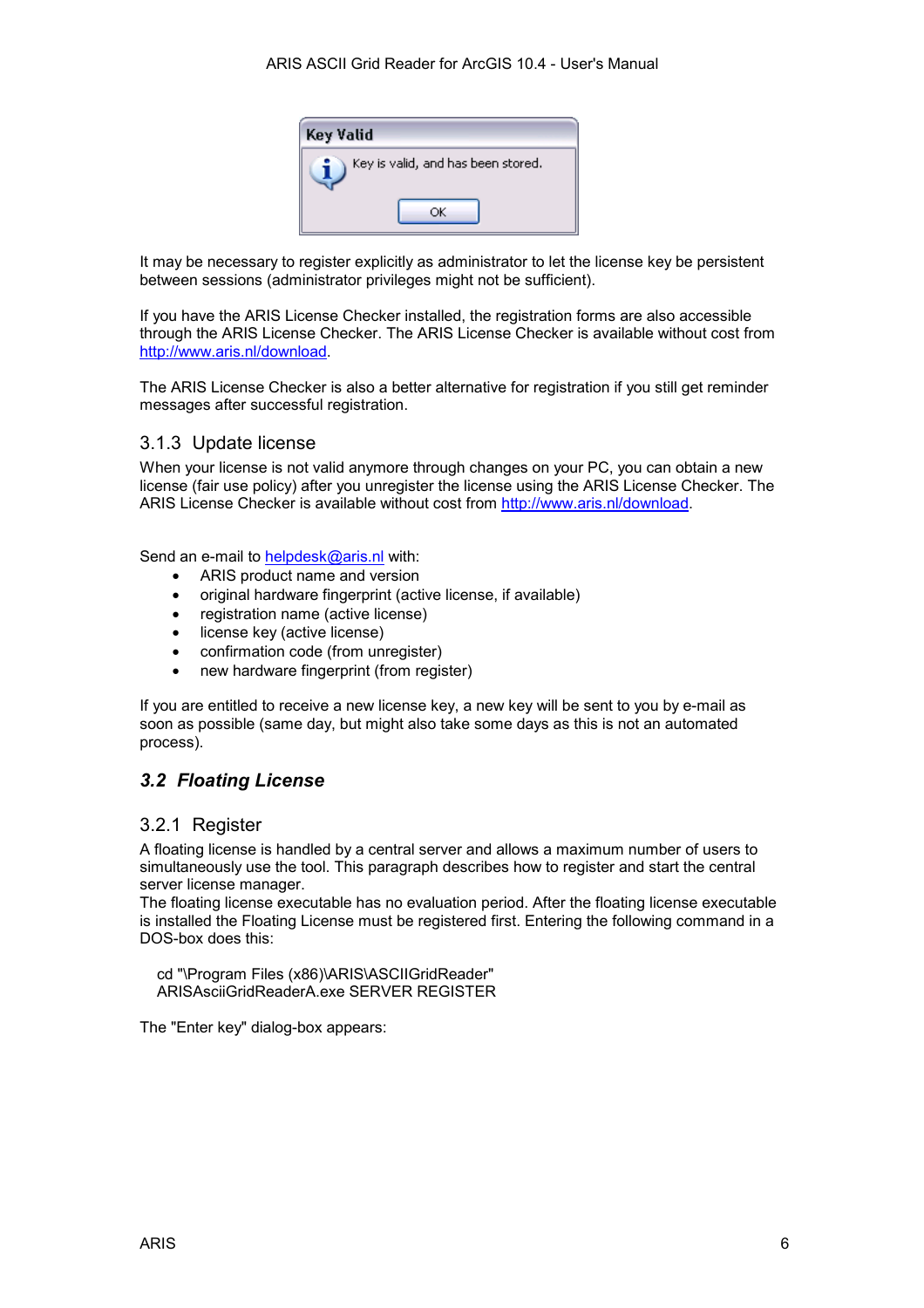#### ARIS ASCII Grid Reader for ArcGIS 10.4 - User's Manual

| <b>Enter Key</b>                                                       |                    |  |  |
|------------------------------------------------------------------------|--------------------|--|--|
| Enter the registration name and key below, exactly as given to<br>you. |                    |  |  |
| Hardware fingerprint: 0A1F-E532                                        |                    |  |  |
| Name:                                                                  |                    |  |  |
| Key:                                                                   |                    |  |  |
| OΚ                                                                     | Cancel<br>Buy Now! |  |  |

Remember the hardware fingerprint and send it back to ARIS (mail to helpdesk@aris.nl). In return you will receive a name and key to register. You can enter these in the "Enter Key" dialog. A message box should confirm your registration:

Once you have entered a valid registration key, press *OK*. This key will be stored on your PC.

| Key Valid                          |  |
|------------------------------------|--|
| Key is valid, and has been stored. |  |
|                                    |  |

It may be necessary to register explicitly as administrator to let the license key be persistent between sessions (administrator privileges might not be sufficient).

After you have registered you can start the license manager:

ARISAsciiGridReaderA.exe SERVER

This shows the server dialog-box for sixty seconds. There can be only one server instance at a time per program.

| Server: C:\Program Files (x86)\ARIS\ASCIIGridReader\ARIS   -  <br><b>For</b>                                                                                                                                                                                                                                                             |  |  |  |  |
|------------------------------------------------------------------------------------------------------------------------------------------------------------------------------------------------------------------------------------------------------------------------------------------------------------------------------------------|--|--|--|--|
| 2014.12.17 14:29:11 Starting server<br>2014.12.17 14:29:15 Communications started on TCP port 7628<br>2014, 12, 17 14: 29: 15 Locator started on UDP port 27733<br>2014, 12, 17 14: 29: 15 Server started<br>2014.12.17 14:29:15 Server is listening on the following IP address(es) for client conr<br>2014.12.17 14:29:15 192.168.1.89 |  |  |  |  |
| Shutdown<br>Copies running/allowed<br>0/1                                                                                                                                                                                                                                                                                                |  |  |  |  |
| This window will close in 49 seconds.<br><b>Hide Now</b>                                                                                                                                                                                                                                                                                 |  |  |  |  |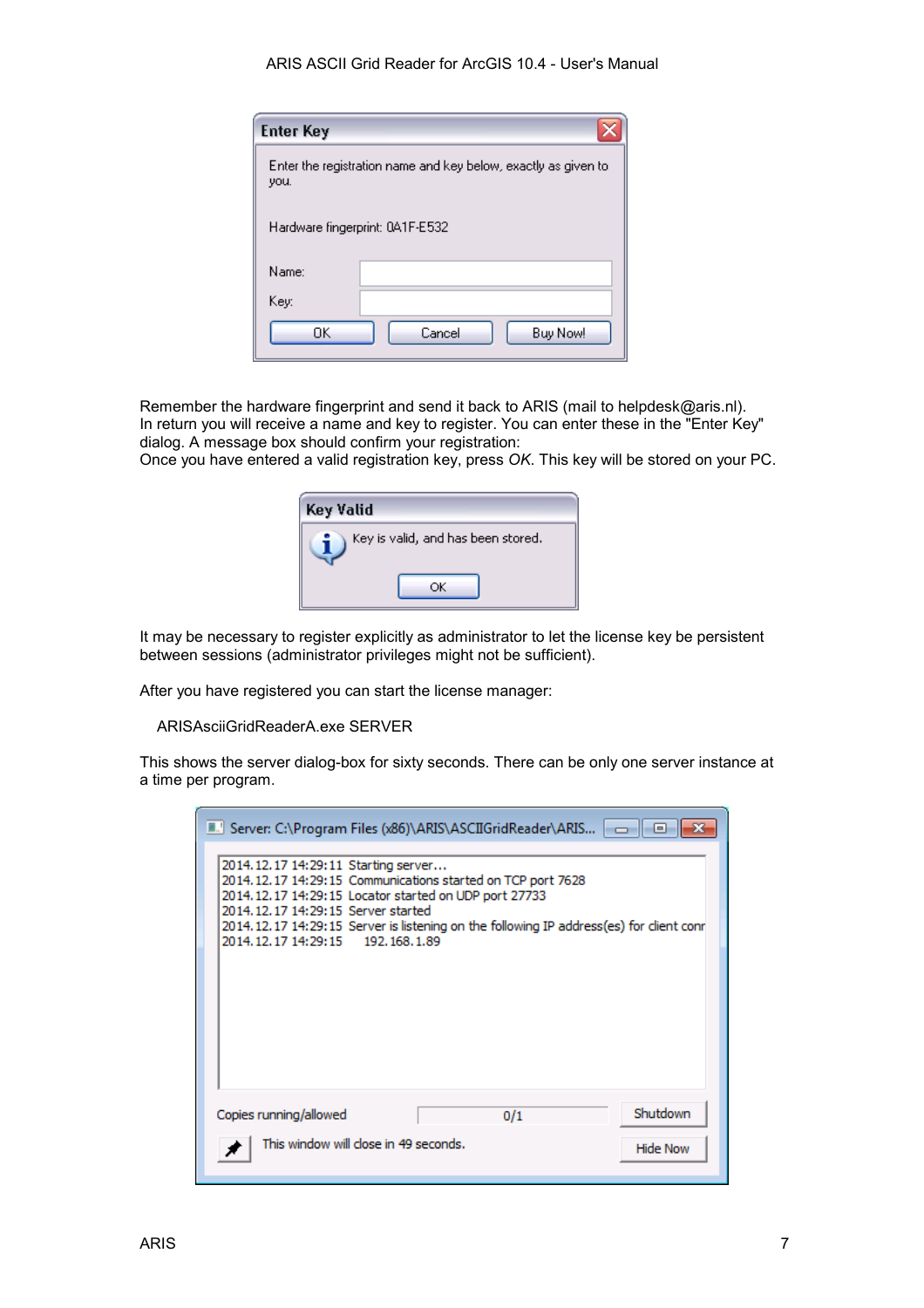The Floating License manager may require a port to be opened in the firewall as will be notified while starting the license manager.

When the server is running the tool can be used on any client machine. A maximum number of users can use the tool at any time. The server window displays how many users are running the tool and how many are allowed to run the tool. For each licensed user two licensed copies are provided in order to enable a user to use the tool in ArcGIS and ArcCatalog simultaneously.

When someone tries to use the tool while no licenses are available that user receives an error message:

| Error! |                                                                                                                                           |  |  |
|--------|-------------------------------------------------------------------------------------------------------------------------------------------|--|--|
|        | You have too many copies of this program already running on your system or network. You are<br>licensed for only 2 copy/copies at a time. |  |  |
|        |                                                                                                                                           |  |  |

The tool can only be used after another user releases his copy. Note that it may take a while (approximately 30 sec.) before the server notices that someone has exited the tool.

Other useful commands on the server-side are:

To start the server and display the server window for a certain time period instead of the normal 60 seconds:

ARISAsciiGridReaderA.exe SERVER10

This will display the server window for a maximum of 10 seconds. There should be no blanks between the SERVER and the time-out period.

To start the server window without a timeout use the command:

ARISAsciiGridReaderA.exe SERVERX

Alternatively you can press the timer-button in the server window.

To shut down the server:

ARISAsciiGridReaderA.exe SERVERDOWN

After this the server must be re-started before any clients can start the executable (in this case ArisFlow).

To unregister the hardware locked program:

ARISAsciiGridReaderA.exe SERVER UNREGISTER

Note to copy the unregister key in order to be able to obtain a new license key.

#### 3.2.2 Update license

When your license is not valid anymore through changes on your PC, you can obtain a new license (fair use policy) after you unregister the license: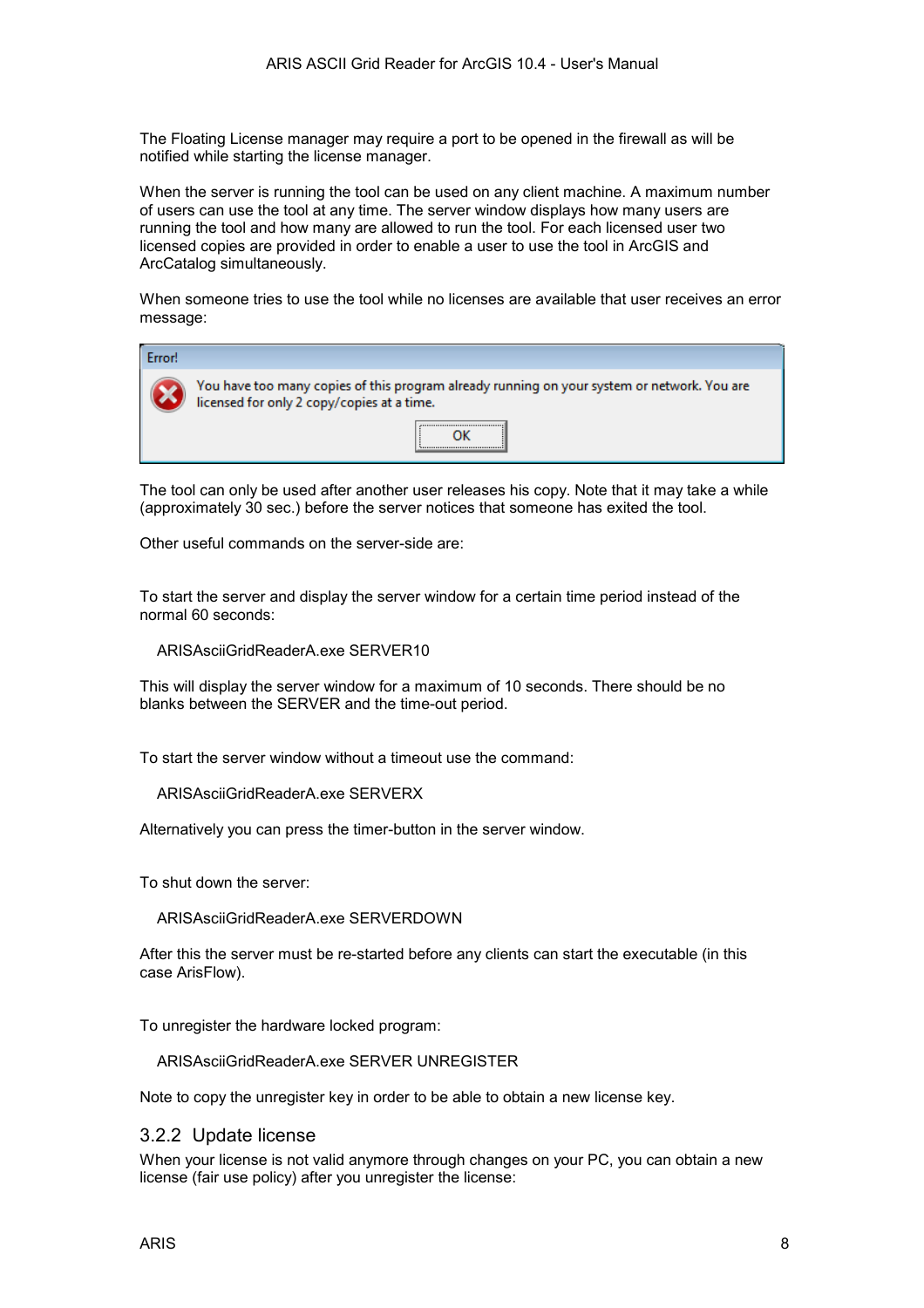#### ARISAsciiGridReaderA.exe SERVER UNREGISTER

Send an e-mail to **helpdesk@aris.nl** with:

- ARIS product name and version
- original hardware fingerprint (active license, if available)
- registration name (active license)
- license key (active license)
- confirmation code (from unregister)
- new hardware fingerprint (from register)

If you are entitled to receive a new license key, a new key will be sent to you by e-mail as soon as possible (same day, but might also take some days as this is not an automated process).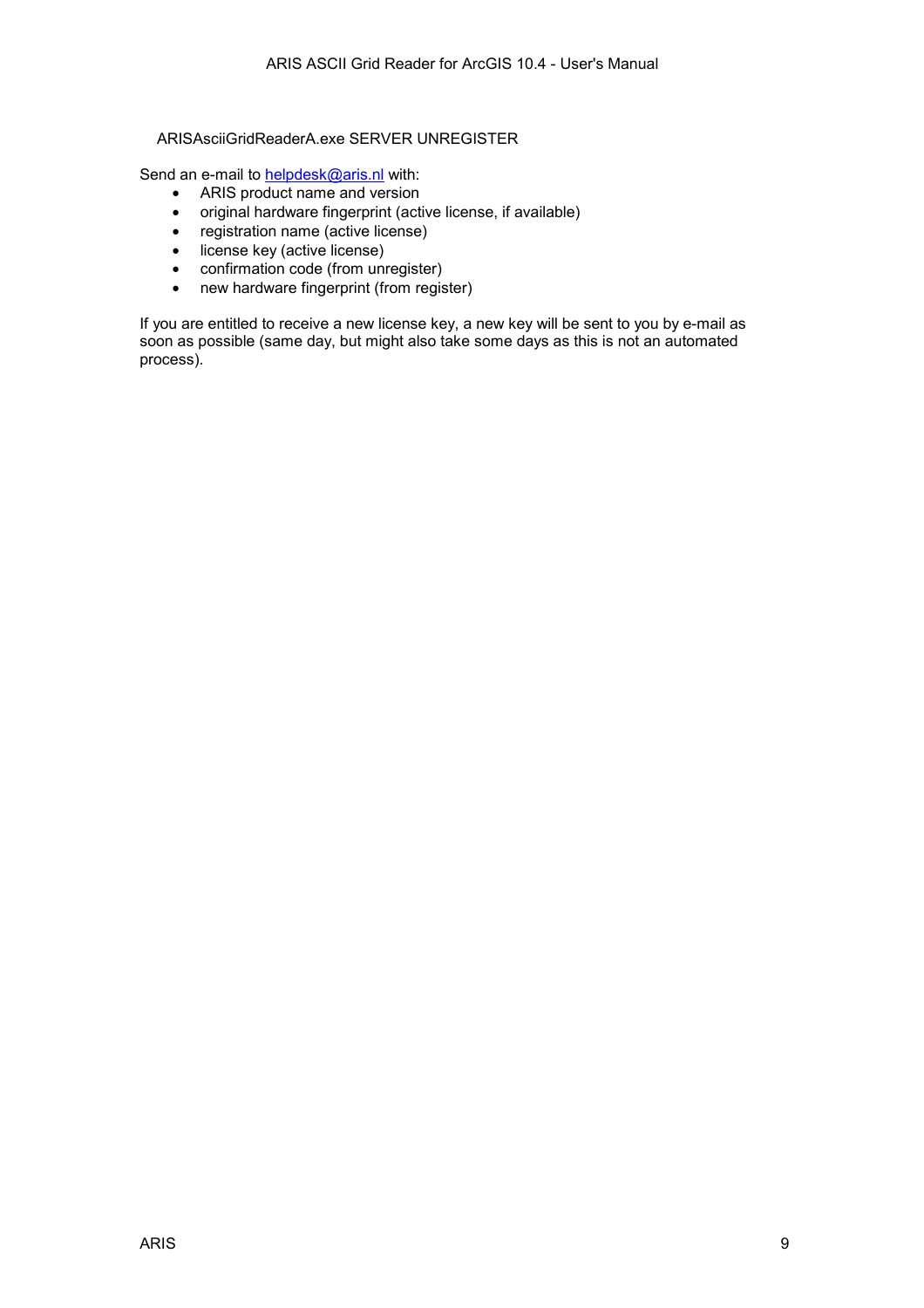## <span id="page-9-0"></span>**4. Using ASCII Grid files**

### *4.1 Unwanted ArcGIS behaviour*

Since ArcGIS 10.0 an ESRI ASCII Grid is **always** read by the default ArcInfo ASCII Grid driver integrated in the ArcGIS software. There is no way to create a workaround to let another driver or reader (like ARIS ASCII Grid Reader) read the ESRI ASCII Grid instead. This is declared "AS DESIGNED" by ESRI.

In order to use the ARIS ASCII Grid Reader you will have to modify the ASCII Grid slightly by adding an extra first line (see [8.1 ARIS modified ASCII Grid format\)](#page-17-0) or use extended features (see [8.2 ARIS extended ASCII Grid format\)](#page-18-0).

## *4.2 Extended features of ARIS ASCII Grid Reader*

The ARIS ASCII Grid Reader is capable of reading ASCII Grids with:

- Non-square cell size (rectangular cells)
- Non-numeric Nodata value
- Any order of the keywords in the header



```
ncols 3 
nrows 3 
xllcorner 677730.076 
yllcorner 415321.484 
xcellsize 10 
ycellsize 30 
NODATA_value ! 
1 2 ! 
3 4 5 
! 7 8
```
Figure 3. Display of ASCII Grid with a non-square cellsize (by xcellsize and ycellsize) and a exclamation mark (!) as Nodata value in ArcMap using ARIS ASCII Grid Reader

See also [8.2 ARIS extended ASCII Grid format f](#page-18-0)or a detailed description.

## *4.3 Starting to use ARIS ASCII Grid Reader*

Due to the unwanted "AS DESIGNED by ESRI" behaviour of ArcGIS 10 you might have to modify your grids in a way that ArcGIS does not recognize the file as an ASCII Grid but the ARIS ASCII Grid Reader does.

Add an extra first row to the ASCII Grid file as specified in paragraph [8.1 \(ARIS modified](#page-17-0)  [ASCII Grid format\)](#page-17-0). So you add any of the following as the first line:

- newline (empty first row)
- ASCII GRID (ARIS)
- your own meta-data or any other text as long it is not recognized by ArcGIS

The ARIS ASCII Grid Reader will skip the first line and read the rest of the file (being ESRI ASCII Grid).

Note: if you use a non-square cell size keywords the extra first line is not necessary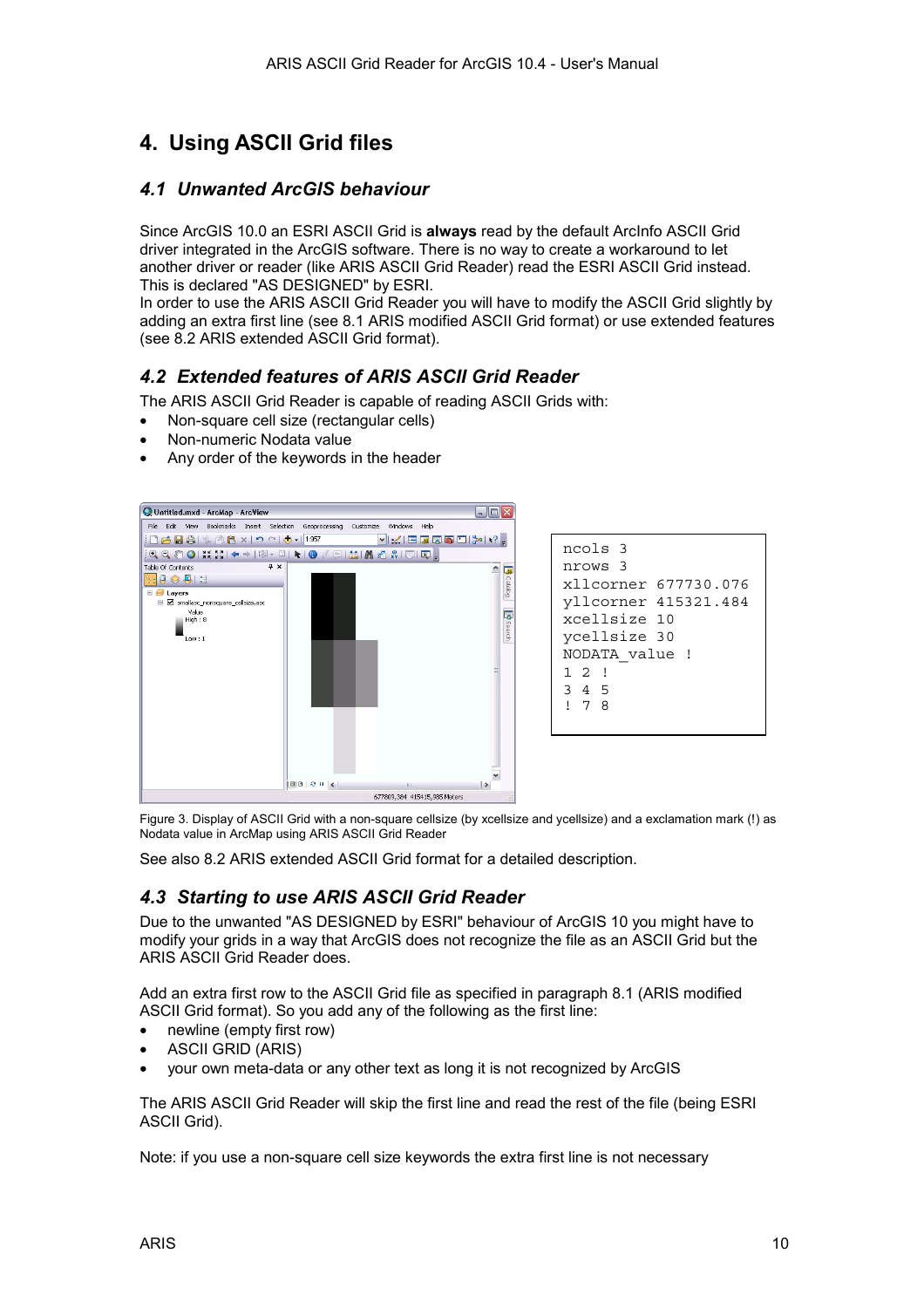Look in the directory <programs>\ARIS\ASCIIGridReader\Example for some examples:

• nonsquare\_xycellsize\_!.asc

ASCII Grid with an empty first row: being read by ARIS ASCII Grid Reader Contains XCELLSIZE and YCELLSIZE for rectangular cells and an exclamation mark (!) as NODATA value.

• nonsquare xydim null.asc

ASCII Grid with " Example with XDIM YDIM and NULL as NODATA" on the first row: being read by ARIS ASCII Grid Reader

Contains XDIM and YDIM for rectangular cells and the text "NULL" as NODATA value.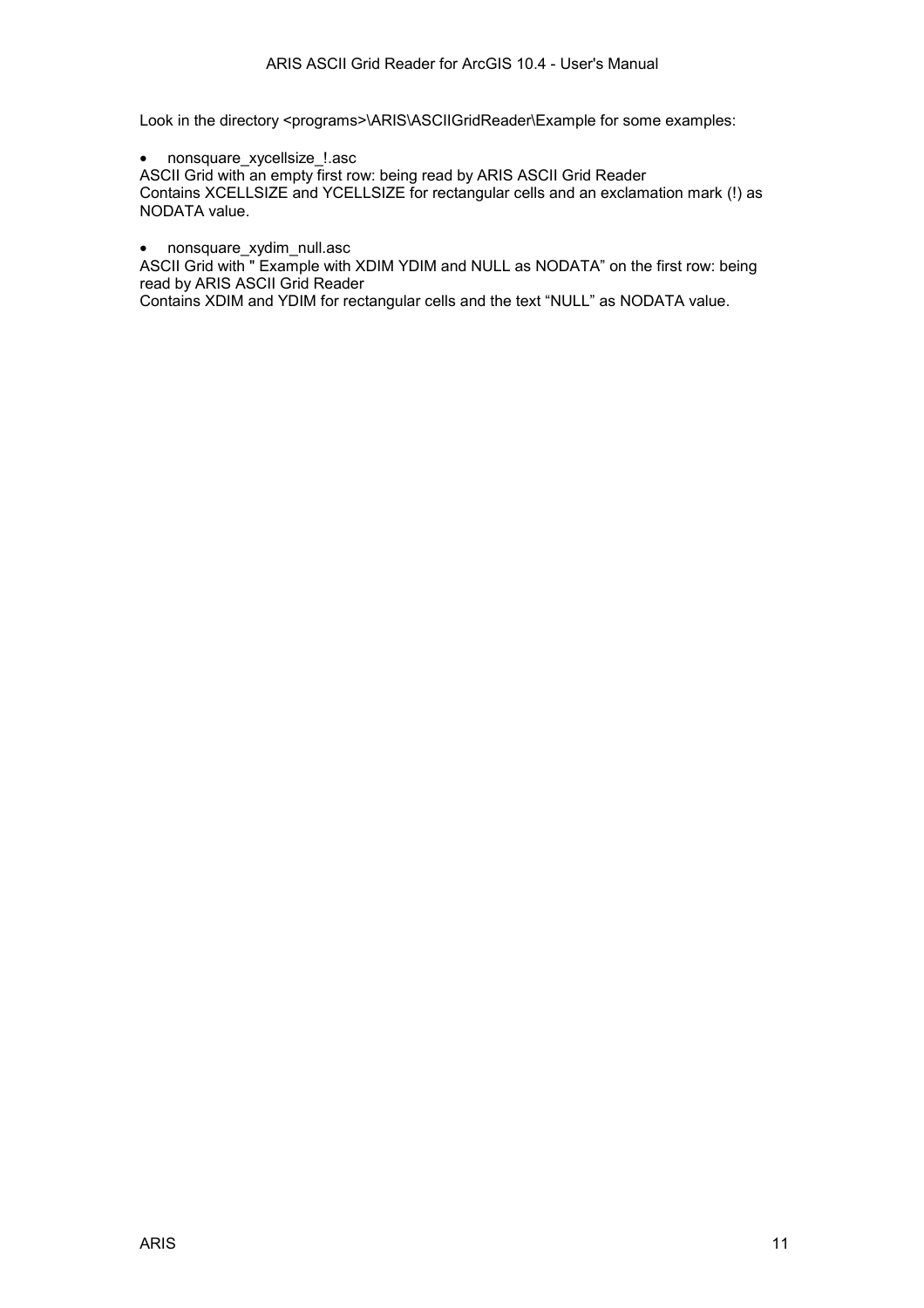## <span id="page-11-0"></span>*4.4 ArcMap*

In ArcMap, use the *Add Data* button to add an ASCII Grid to the map or use *Catalog Window* to drag a file to ArcMap:

| <b>Add Data</b>                                                                                  |                                                                |  |
|--------------------------------------------------------------------------------------------------|----------------------------------------------------------------|--|
| Look in:<br>,,,,,,,,,,,,,,<br><b>翻6153.grd</b><br>ahn_25.aig<br>scenario_5c.agr<br>IIII test.asc | $\sim$ 4 $\omega$ $\equiv$ $\sim$ 1 $\sim$ 6<br><b>E</b> ASCII |  |
| Name:<br>Show of type:                                                                           | Add<br>6153.grd<br>Cancel<br>Datasets and Layers<br>٧          |  |

Figure 3. Add ASCII Grid directly to ArcMap

Note: Only ASCII Grid files that have a file extension \*.asc, \*.grd, \*.agr or \*.aig can be used. Other file extensions will be ignored.



Figure 4. View ASCII Grid between real MIN and MAX in ArcMap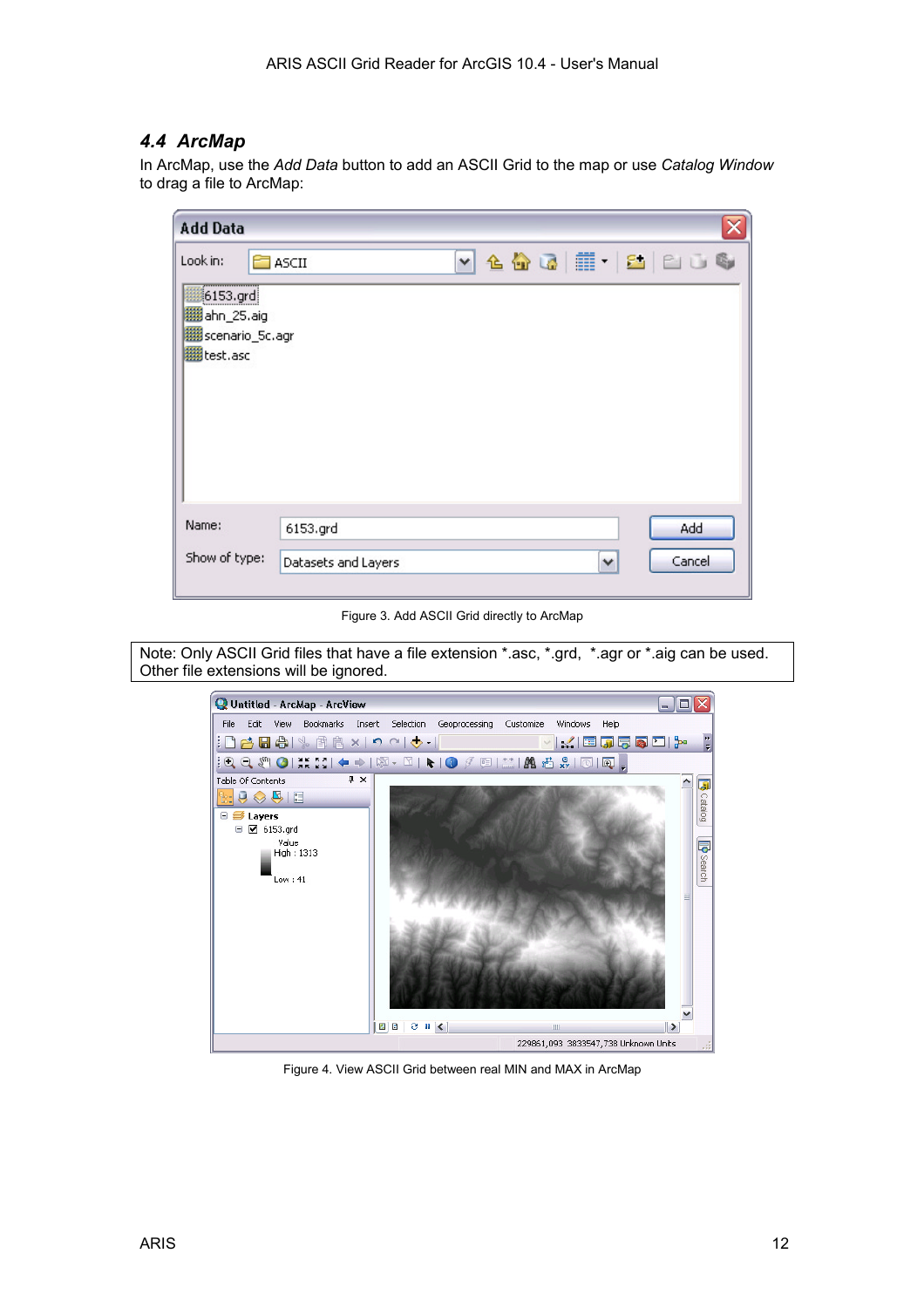Switch quickly to a (another) color ramp by double clicking in the legend on the grey scale ramp.



Figure 5. Set another Color Ramp on the ASCII GRID



Figure 6. View ASCII Grid with color ramp

Likewise, all standard functions, such as the *Raster Calculator* and other *Spatial Analyst functions* are available.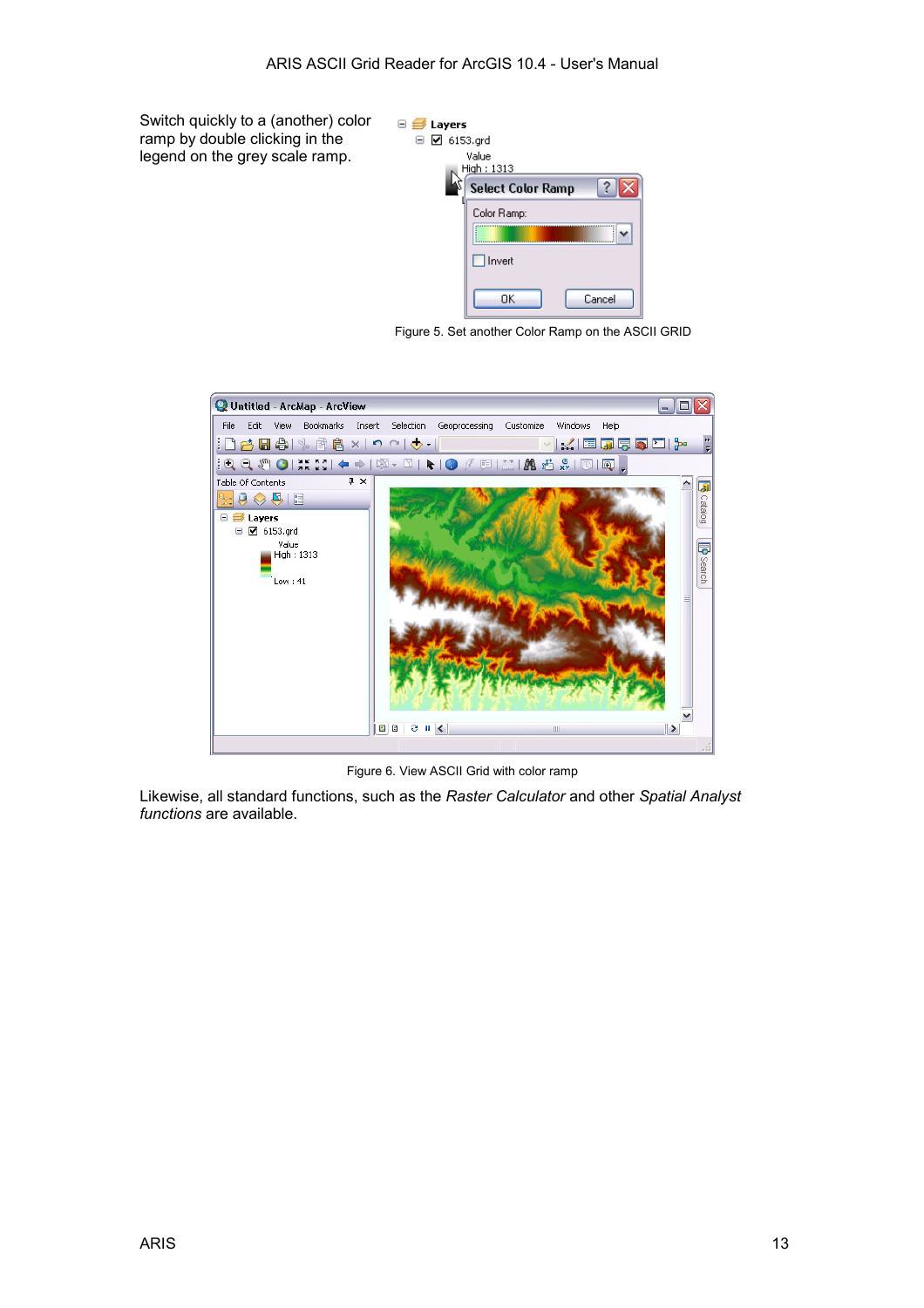## <span id="page-13-0"></span>*4.5 ArcCatalog*

ArcCatalog recognizes ASCII Grids automatically and a Preview is created instantly.



Figure 7. Preview of an ASCII Grid shown in ArcCatalog.

In ArcCatalog also standard functions are available, such as *Export to other format*.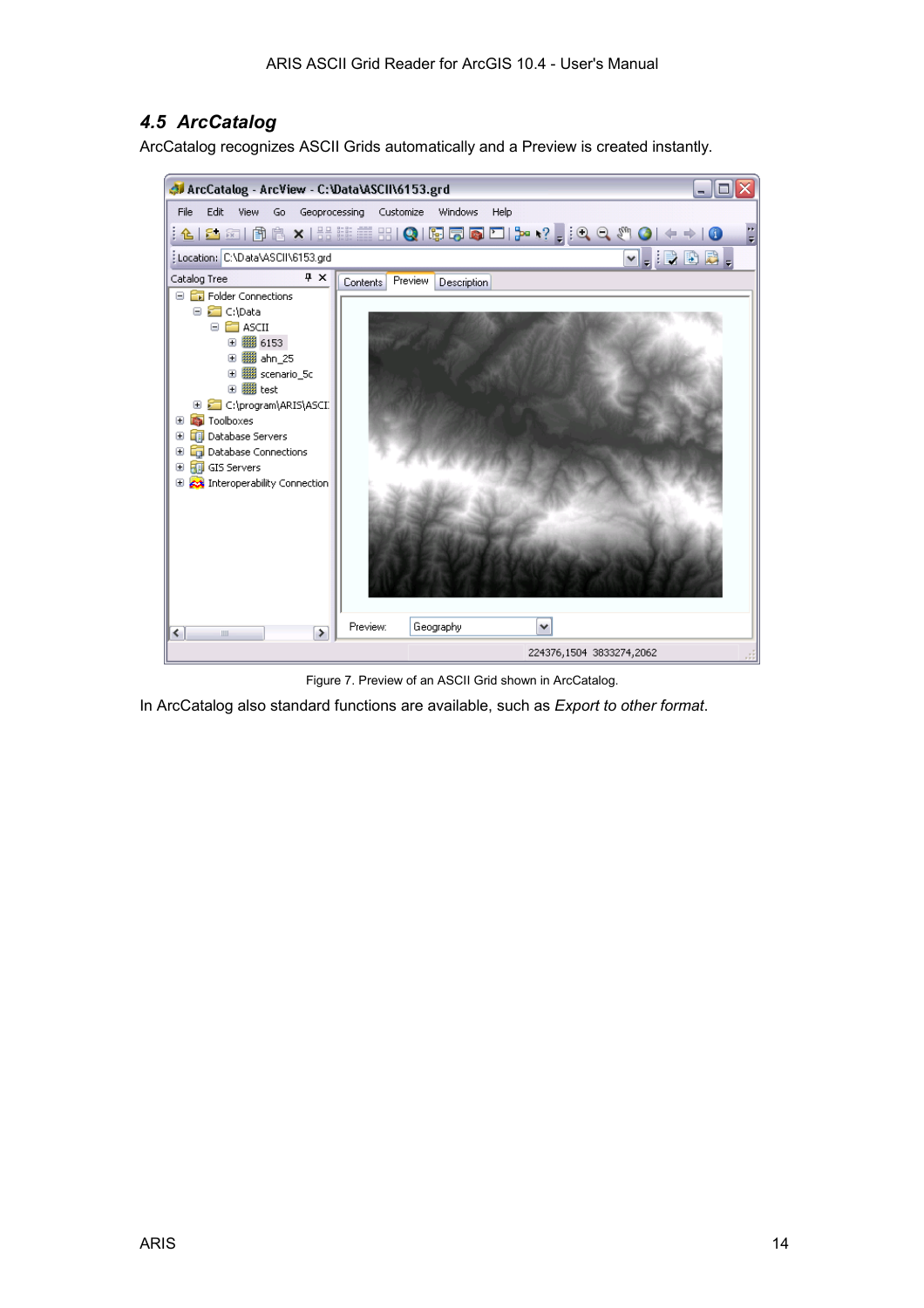## <span id="page-14-0"></span>**5. Projections**

Projection information is passed to ArcMap and ArcCatalog, if a projection file accompanies the ASCII grid. Projection files should have the same name as the ASCII file, but with a .prj extension. For instance, if the ASCII grid is named *myraster.asc*, the projection file should be called *myraster.prj*. Both files should be placed in the same folder.

Even if all your data uses the same projection, you can still add a projection file to the ASCII grid, since this will stop ArcMap from warning you that your raster doesn't contain projection information.

The easiest way to find a valid projection file is to browse the ArcGIS installation folder, in the subfolder *Coordinate Systems*. For instance, the projection file for WGS 1984 can be found in *C:\Program Files\ArcGIS\Desktop10.3\Coordinate Systems\Geographic Coordinate Systems\World*. Just copy this file to the folder containing your ASCII grid and rename the copy to match the base name of the grid.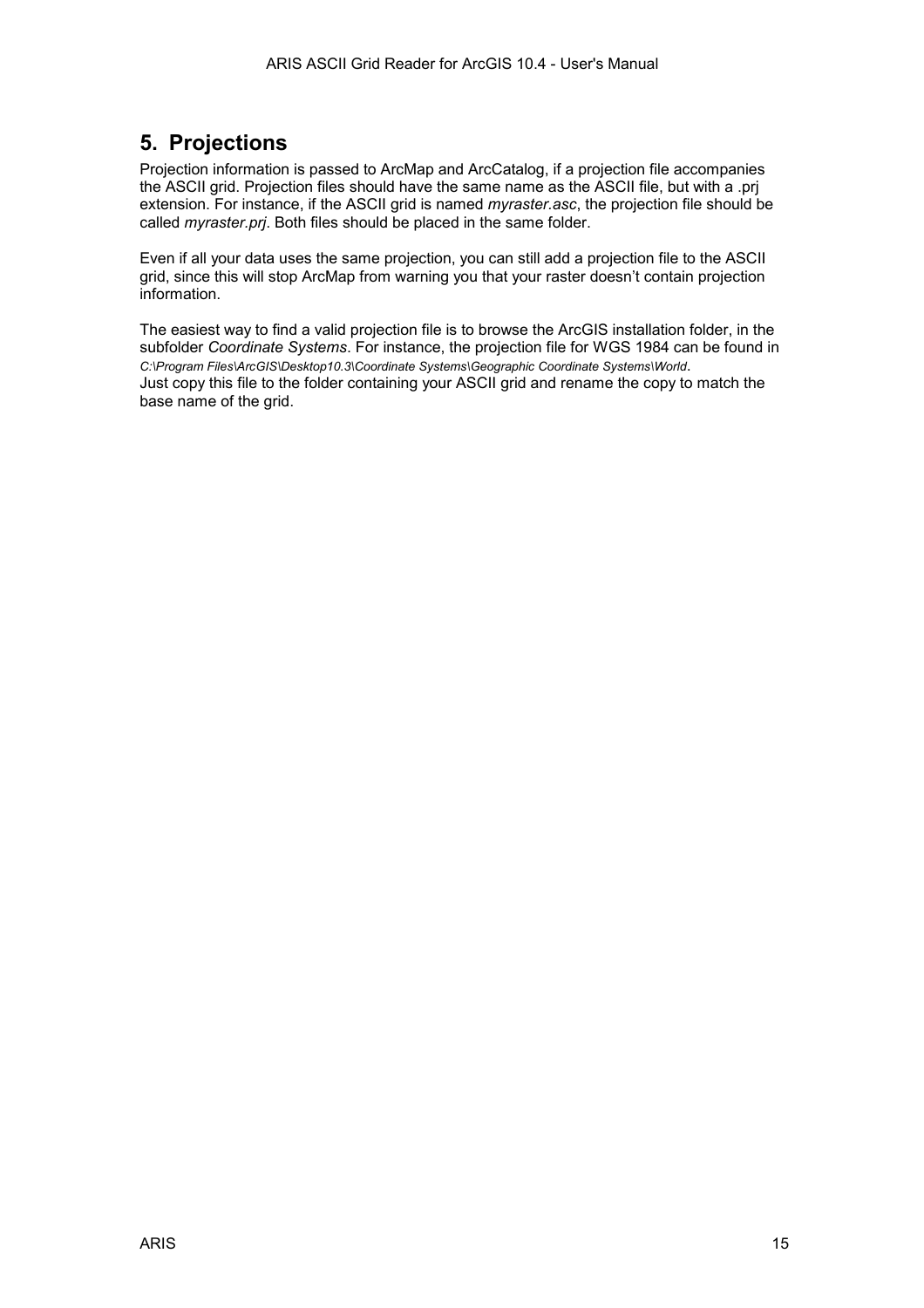## <span id="page-15-0"></span>**6. FAQ**

- Q: After registering my license I get a reminder message every time I start up ArcGIS. A: Be sure to register the tool as an administrator. Note: Having administrator-privileges may not be sufficient.
- Q: I installed the ASCII Grid Reader, but ArcMap and ArcCatalog still don't see ASCII Grids.
- A: Check whether the right version of ARIS ASCII Grid Reader is installed (chapter 7) for your current version of ArcGIS. And if the ASCII Grids comply to the definitions as in chapter [8](#page-17-0) ([ASCII Grid Format\)](#page-17-0).
- Q: While browsing to open an ASCII Grid I see many times a license reminder message.
- A: ArcGIS is requesting (too) many times information about all the files you might want to open in a directory. When you are using a trial license this may result in many reminder messages. Testing of the trial license is best done in directories with only a couple of files. Try the files in <programs>\ARIS\ASCIIGridReader\Example. As soon as ARIS ASCII Grid Reader is registered (licensed) you will not see these reminder messages anymore.
- Q: After registering my license I still get a reminder message.
- A: Because ArcGIS is requesting (too) many times information the registration might fail. After restarting ArcGIS it might be solved. Even better is to use the ARIS License Checker to register your license (no need to start ArcGIS). The ARIS License Checker is available without cost from [http://www.aris.nl/download.](http://www.aris.nl/download)
- Q: Some ASCII Grids work, others don't, why is that?
- A: The ASCII Grid Reader currently only recognizes files that have a file extension \*.asc, \*.grd, \*.agr or \*.aig. If your files are called, say, myraster.ras, or any other file extension, you have no option other than renaming it. If that's not feasible for you, send us an email and we'll consider adding your file extension in the next version.
- A: Possibly your ASCII Grid is not in the correct format, see chapter [8 \(ASCII Grid](#page-17-0)  [Format\)](#page-17-0) to check if your file complies with the ESRI ASCII Grid Format, the ARIS modified ASCII Grid Format or the ARIS extended ASCII Grid Format.
- Q: Does the ASCII Grid Reader work with newer ArcGIS versions?
- A: For newer ArcGIS versions you probably need another ASCII Grid Reader version (if available).
- Q: I have removed ASCII Grid Reader. However when I start ArcGIS I still see pop-up messages telling me I have to register.
- A: Before de-installing ASCII Grid Reader make sure you have no ArcGIS applications running. If, by accident, you did remove ASCII grid reader when ArcMap or ArcCatalog was still running your best bet is to re-install ASCII grid reader and then remove it again after you exited all ArcGIS applications.
- Q: In ArcGIS 9.2 and higher, default support has been added for ASCII grid. Do I still need the ARIS ASCII Grid Reader?
- A: The default ASCII Grid support in ArcGIS 9.2 until ArcGIS 10.0 shows the grid stretched between a theoretically minimum and maximum. This usually results in a grey or black image. The ARIS ASCII Grid Reader shows your grid stretched between the minimum and maximum values in the ASCII Grid file and thus gives a realistic view of you grid.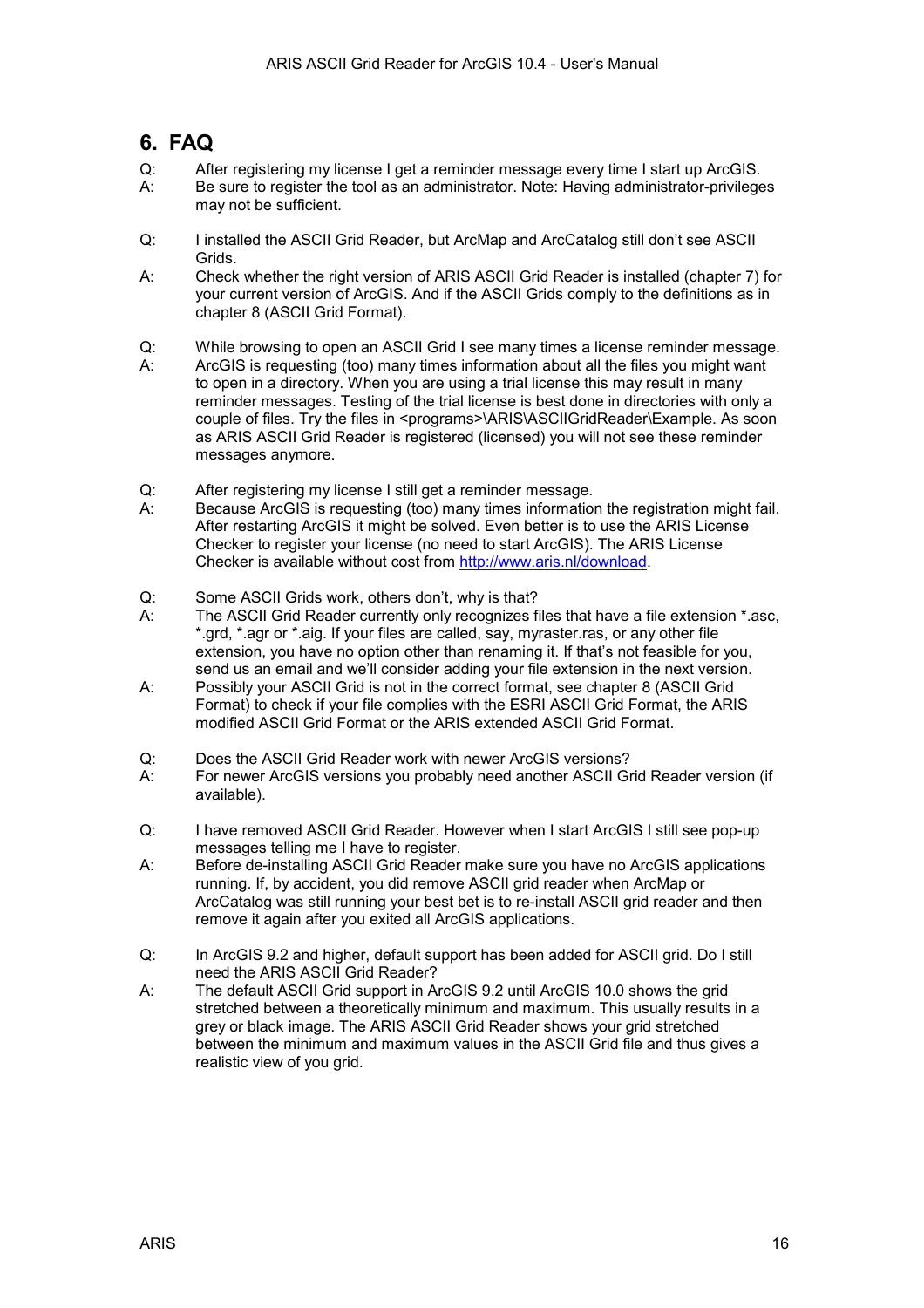## <span id="page-16-0"></span>**7. History**

This is the version history for the ARIS ASCII grid reader. The version number can be found by locating the file *asc.dll* or *ARISAsciiGridReader.dll*. In a default ArcGIS installation this file should be in the following folder:

*C:\Program Files\ArcGIS\Desktop10.4\bin\gdalplugins*

Right click on this file and choose *Properties*. The *Version* tab contains version information.

| <b>Version</b> | <b>Features</b>                                                                  |
|----------------|----------------------------------------------------------------------------------|
| 1.0            | First release for ArcGIS 8                                                       |
| 1.1            | Added support for .grd and .agr file name extensions                             |
| 1.2            | Added support for projections in a .prj file                                     |
| 1.2.1          | ArcGIS does not crash anymore when removing ASCII grids                          |
| 1.2.2          | ArcGIS 9.1 does not disappear anymore when starting up with ASCII Grid Reader    |
|                | Solved the popup message flood occurring sometimes when starting an              |
|                | unregistered version of ASCII Grid Reader                                        |
|                | ArcGIS does not crash anymore when previewing a .prj file                        |
|                | Check on locked files when removing/updating ASCII Grid Reader installation      |
| 2.0.1          | Installation procedure support for installing with ArcGIS 9.2                    |
|                | Added support for .aig file name extension                                       |
| 202            | Documentation update for ArcGIS 9.3 and 9.3.1                                    |
| 3.0.0          | Support for use with ArcGIS 10.0 through modified ASCII Grid format              |
|                | Added support for non-square cellsize (rectangular cells)                        |
|                | Non-numeric Nodata value is accepted                                             |
|                | Any order of keywords in header is made possible                                 |
| 3.0.1          | Better check on valid ArcGIS versions in setup.                                  |
| 3.1.0          | Program and setup changed for compatibility with ArcGIS 10.1                     |
|                | Added some non-square cellsize examples.                                         |
| 3.2.1          | Support for use with ArcGIS 10.2 (and ArcGIS 10.1) and 64-bit Windows (as 32-bit |
|                | program).                                                                        |
| 3.2.2          | Support for use with ArcGIS 10.2.1 added.                                        |
| 3.2.3          | Floating License as a new license type                                           |
| 3.3.0          | Support for use with ArcGIS 10.3 and 10.3.1                                      |
| 3.4.0          | Support for use with ArcGIS 10.4 and 10.4.1                                      |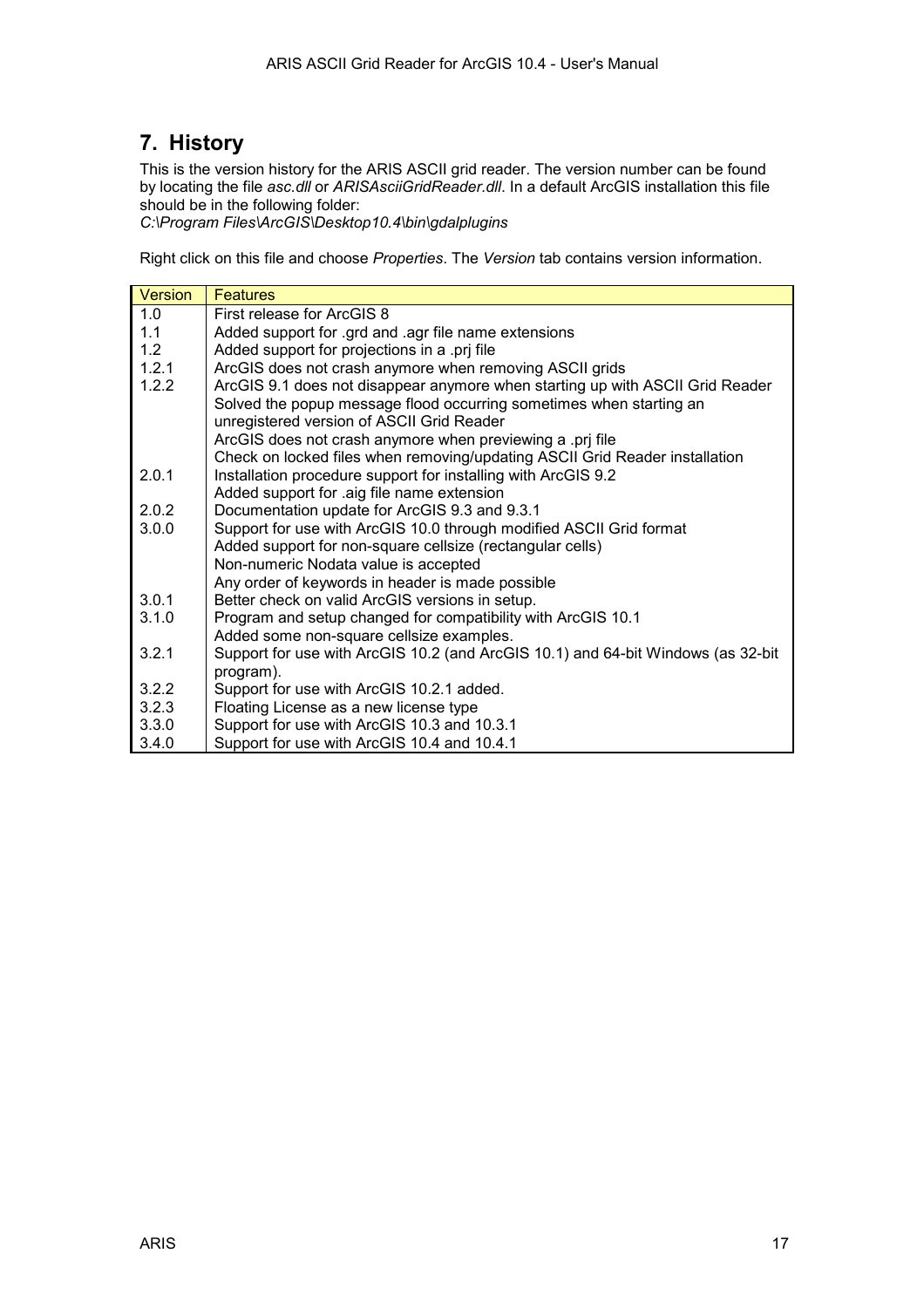## <span id="page-17-0"></span>**8. ASCII Grid Format**

## *8.1 ARIS modified ASCII Grid format*

The ARIS ASCII Grid Reader for ArcGIS 10 is able to read a modified ASCII Grid. The format is the same as the ESRI ASCII Grid Format or the ARIS extended ASCII Grid format but starting with only one extra line containing anything but an ASCII Grid keyword (case insensitive). It is also possible to add an empty row at the first line of the ASCII Grid.

```
<newline | any text != ESRI ASCII GRID keyword> 
<NCOLS xxx> 
<NROWS xxx> 
<XLLCENTER xxx | XLLCORNER xxx> 
<YLLCENTER xxx | YLLCORNER xxx> 
<CELLSIZE xxx> 
{NODATA_VALUE xxx} 
row 1 
row 2 
. 
. 
. 
row n
```
Examples of the ARIS modified ASCII Grid:

| <empty row=""></empty> | Your own text        | ASCII GRID (ARIS)    |  |  |
|------------------------|----------------------|----------------------|--|--|
| ncols 3                | ncols                | ncols 3              |  |  |
| nrows 3                | nrows                | nrows 3              |  |  |
| xllcorner 677730.076   | xllcorner 677730.076 | xllcorner 677730.076 |  |  |
| vllcorner 415321.484   | yllcorner 415321.484 | yllcorner 415321.484 |  |  |
| cellsize 30            | cellsize 30          | cellsize 30          |  |  |
| NODATA value -9999     | NODATA value -9999   | NODATA value -9999   |  |  |
| $1, 2, -9999$          | $12 - 9999$          | $1, 2, -9999$        |  |  |
| 3 4 5                  | 3 4 5                | 3 4 5                |  |  |
| $-999978$              | $-999978$            | $-999978$            |  |  |
|                        |                      |                      |  |  |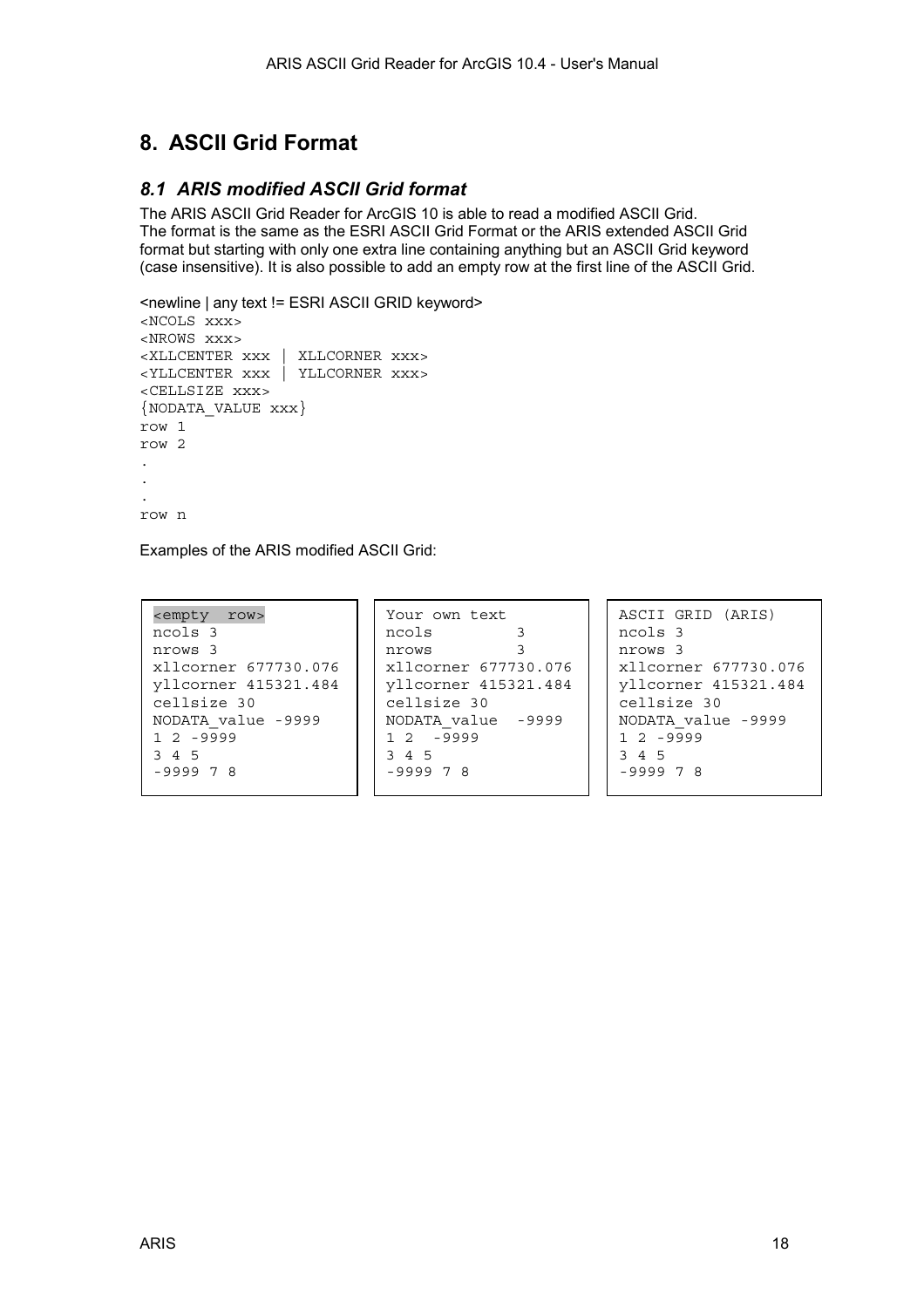### <span id="page-18-0"></span>*8.2 ARIS extended ASCII Grid format*

The ARIS ASCII Grid Reader for ArcGIS 10 is able to read an extended ASCII Grid. The format is the same as the [ESRI ASCII Grid Format o](#page-19-0)r the [ARIS modified ASCII Grid](#page-17-0)  [format](#page-17-0) but also defines:

- Non-square cellsize
- Non-numeric Nodata Values (like "NULL", "NA", "mv', "!", "-")
- Keywords in any order in the header (Even the optional NODATA\_VALUE may be the first keyword in the file)

The first line to make it an ARIS custom ASCII Grid is not necessarily needed with a nonsquare cellsize or with some different order of the keywords (like NODATA\_VALUE on the first line).

```
{newline | any text != ESRI ASCII GRID keyword} 
<NCOLS xxx> 
<NROWS xxx> 
<XLLCENTER xxx | XLLCORNER xxx> 
<YLLCENTER xxx | YLLCORNER xxx> 
<CELLSIZE xxx> | <XCELLSIZE xxx> | <XDIM xxx> 
                 | <YCELLSIZE xxx> | <YDIM xxx>
{NODATA_VALUE xxx|aaa} 
row 1 
row 2 
. 
. 
. 
row n
```
**Where** 

"xxx" is any number and "aaa" is almost any standard ASCII string of one or more characters. XCELLSIZE and XDIM is the cellsize (dimension) on the X-axis YCELLSIZE and YDIM is the cellsize (dimension) on the Y-axis

The XDIM and YDIM keywords can be used instead of XCELLSIZE and YCELLSIZE for better compatibility with other software or other ASCII Grid formats.

Examples of the ARIS extended ASCII Grid:

| <empty row=""></empty> | ncols                |                      |  | ncols 3              |  |  |
|------------------------|----------------------|----------------------|--|----------------------|--|--|
| ncols 3                | nrows                |                      |  | nrows 3              |  |  |
| nrows 3                | xllcorner 677730.076 |                      |  | xllcorner 677730.076 |  |  |
| xllcorner 677730.076   |                      | yllcorner 415321.484 |  | yllcorner 415321.484 |  |  |
| yllcorner 415321.484   | xcellsize 30         |                      |  | xdim 30              |  |  |
| cellsize 30            | ycellsize 10         |                      |  | ydim 10              |  |  |
| NODATA value !         | NODATA value -9999   |                      |  | NODATA value NULL    |  |  |
| $1 \t2 \t1$            | $12 - 9999$          |                      |  | 1 2 NULL             |  |  |
| 3 4 5                  | 3 4 5                |                      |  | 3 4 5                |  |  |
| $\frac{1}{2}$ 7 8      | $-999978$            |                      |  | NULL 7 8             |  |  |
|                        |                      |                      |  |                      |  |  |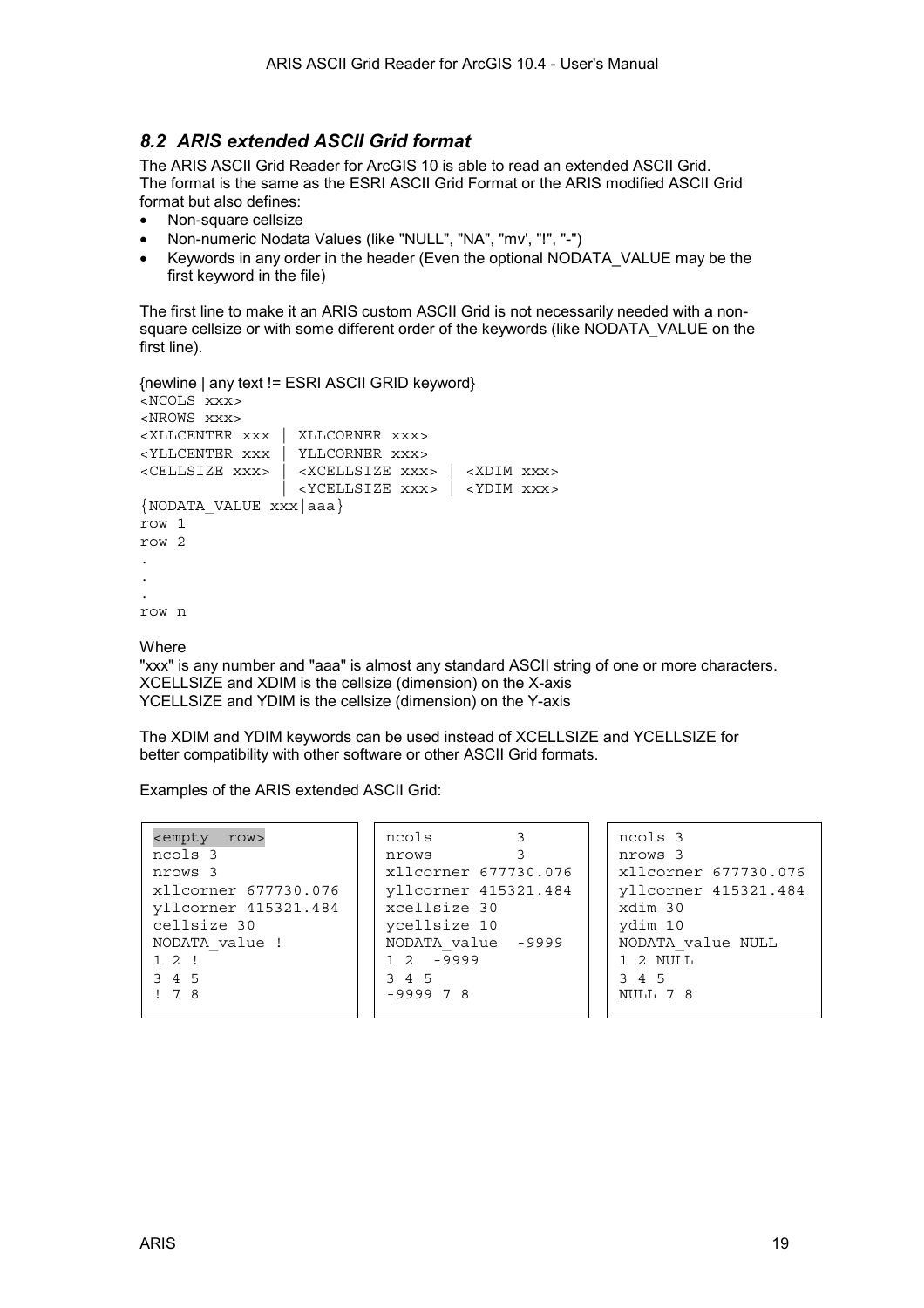### <span id="page-19-0"></span>*8.3 ESRI ASCII Grid Format*

This description is taken from the ArcGIS Desktop documentation.

The ASCII file must consist of header information containing a set of keywords, followed by cell values in row-major order. The file format is:

```
<NCOLS xxx> 
<NROWS xxx> 
<XLLCENTER xxx | XLLCORNER xxx> 
<YLLCENTER xxx | YLLCORNER xxx> 
<CELLSIZE xxx> 
{NODATA_VALUE xxx} 
row 1 
row 2 
. 
. 
. 
row n
```
where xxx is a number, and the keyword nodata value is optional and defaults to -9999. Row 1 of the data is at the top of the raster, row 2 is just under row 1, and so on.

Example of an ESRI ASCII Grid:

```
ncols 3 
nrows 3 
xllcorner 677730.076 
yllcorner 415321.484 
cellsize 30 
NODATA_value -9999 
1 2 -9999 
3 4 5 
-9999 7 8
```
The nodata value is the value in the ASCII file to be assigned to those cells whose true value is unknown. In the raster they will be assigned the keyword NODATA.

Cell values should be delimited by spaces. No carriage returns are necessary at the end of each row in the raster. The number of columns in the header is used to determine when a new row begins.

The number of cell values must be equal to the number of rows times the number of columns, or an error will be returned.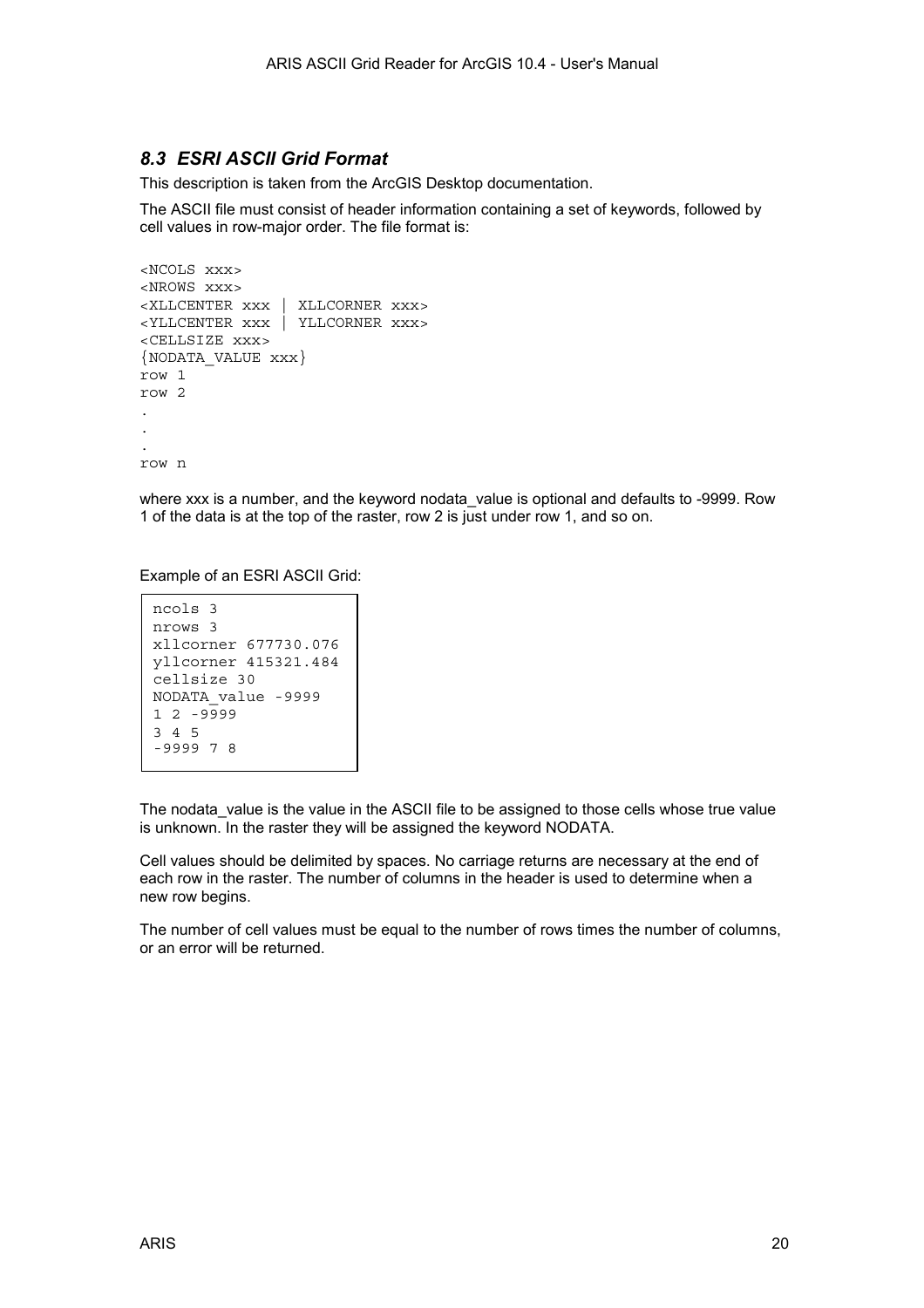## <span id="page-20-0"></span>**Appendix A. License Agreement**

ARIS Software License Agreement for ARIS ASCII Grid Reader for ArcGIS

-------------------------------------------------------------------------- This is a license agreement and not an agreement for sale. This license agreement (hereinafter referred to as AGREEMENT) is between the end user (hereinafter referred to as LICENSEE) and ARIS b.v., The Netherlands (hereinafter referred to as ARIS), and gives the LICENSEE certain limited rights to use the proprietary ARIS software ASCII Grid Reader for ArcGIS, examples, on-line and hardcopy documentation and updates (if applicable), hereinafter referred to as PRODUCT. All rights not specifically granted in this AGREEMENT are reserved to ARIS.

Ownership and grant of license

-------------------------------------------------

------------------------------

ARIS and its third party licensor(s) retain exclusive rights, title, and ownership of the copy of the PRODUCT licensed under this AGREEMENT and hereby grant to LICENSEE a personal, non-exclusive, non-transferable license to use the PRODUCT based on the terms and conditions of this AGREEMENT. From the date of receipt, the LICENSEE shall agree to make reasonable efforts to protect the PRODUCT from unauthorized use, reproduction, distribution, or publication.

Copyright

The PRODUCT is owned by ARIS and partly by its third party licensor(s) and is protected by Dutch copyright laws and subject to international laws, treaties, and/or conventions. The LICENSEE agrees not to export the PRODUCT into a country that does not have copyright laws that will protect ARIS's proprietary rights.

Permitted uses

-----------------------

---------------

The LICENSEE may use the number of copies of the PRODUCT for which license fees have been paid on computer system(s) and/or specific computer network(s) for the LICENSEE's own internal use.

The LICENSEE may install the number of copies of the PRODUCT for which license or update fees have been paid onto permanent storage device(s) on computer system(s) and/or specific computer network(s).

The LICENSEE may make one (1) copy of the PRODUCT for archival purposes only, during the term of this AGREEMENT, unless the right to make additional copies has been granted by ARIS to the LICENSEE in writing.

The LICENSEE may use parts of the documentation in other documents for LICENSEE's own internal use only with the purpose of using or encouraging to use the PRODUCT.

Uses not permitted

The LICENSEE shall not sell, rent, lease, assign, timeshare, or transfer, in whole or in part, or provide unlicensed third parties access to prior or present versions of the PRODUCT, any updates, or the LICENSEE's rights under this AGREEMENT.

The LICENSEE shall not reverse, engineer, decompile, or disassemble the PRODUCT, or make any attempt to alter the license number and other license information shown in the about box.

The LICENSEE shall not remove or obscure any ARIS copyright or trademark notices.

The LICENSEE shall not make additional copies of the PRODUCT beyond what is laid down in the "permitted uses" section of this AGREEMENT.

Term

--------

The license granted by this AGREEMENT shall commence upon LICENSEE's receipt of the PRODUCT and shall continue until such time as:· the LICENSEE elects to discontinue the use of the PRODUCT;

· ARIS terminates the agreement due to the LICENSEE's material breach of this AGREEMENT.

Upon termination of this AGREEMENT in either instance, LICENSEE shall return to ARIS the PRODUCT and any whole or partial copies in any form. The parties hereby agree that all provisions operating to protect the rights of ARIS shall remain in force, should breach occur.